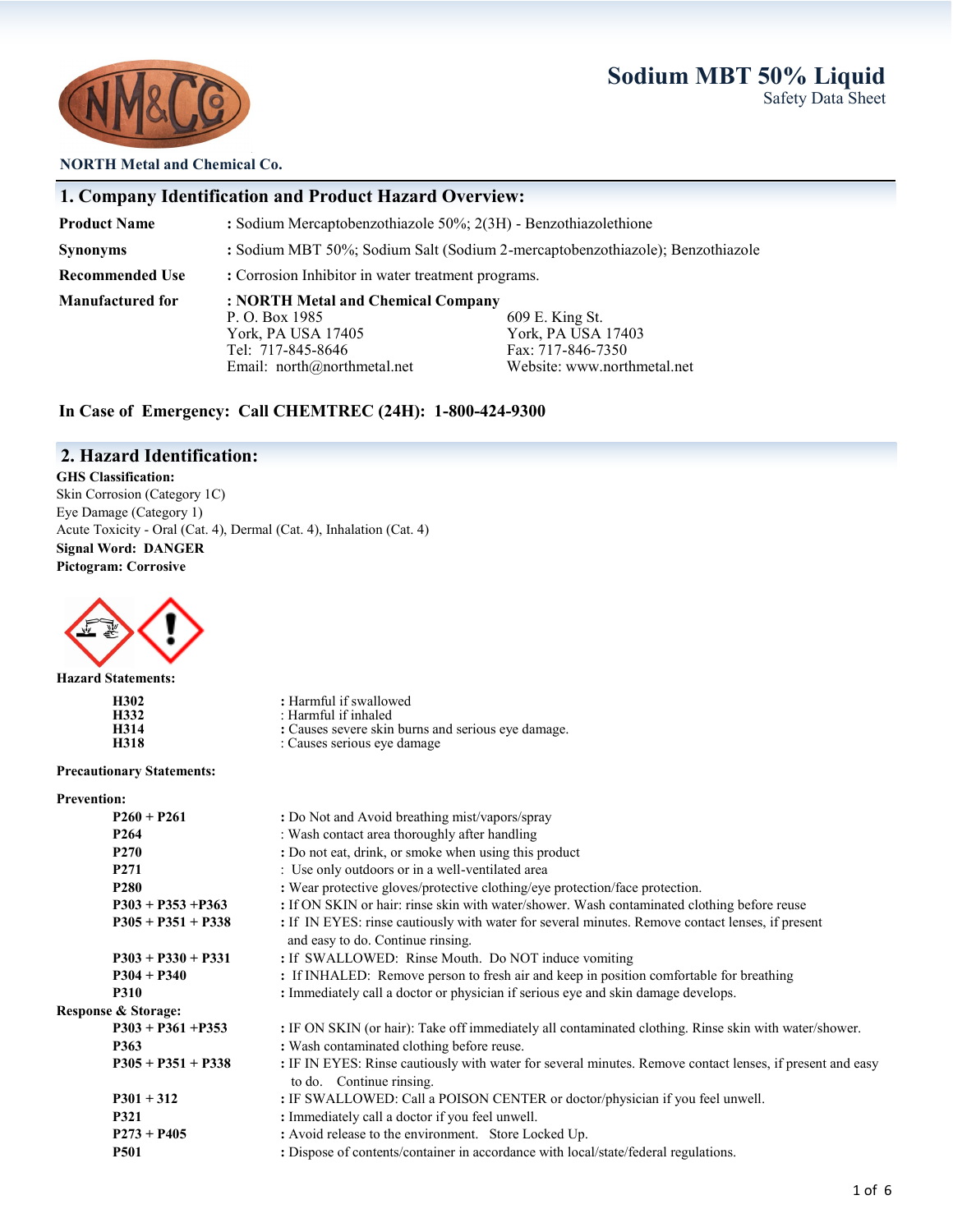# **3. Composition/Information on Ingredient:**

| <b>Chemical Name</b><br>: Sodium Mercaptobenzothiazole 50% |
|------------------------------------------------------------|
|------------------------------------------------------------|

**Chemical Family :** Azoles.

**Chemical Formula**  $:C_7H_5N\text{NaS}_2$ 

| Substance:                     | <b>CAS Number:</b> | EC                              | Compo. $(\% )$ |
|--------------------------------|--------------------|---------------------------------|----------------|
| Sodium 2-Mercaptobenzothiazole | 2492-26-4          | 219-660-8                       | $49 - 52%$     |
| Water                          | $7732 - 18 - 5$    | $\hspace{0.1mm}-\hspace{0.1mm}$ | $48-51%$       |

| 4. First Aid Measures:   |                                                                                                                                                                                                                                                                                                                            |
|--------------------------|----------------------------------------------------------------------------------------------------------------------------------------------------------------------------------------------------------------------------------------------------------------------------------------------------------------------------|
| <b>Eyes</b>              | : Flush skin with running water for at least fifteen minutes. Remove any contact lenses. Get medical aid/<br>attention immediately.                                                                                                                                                                                        |
| <b>Skin</b>              | : Remove contaminated clothing. Wash skin with plenty of running water and soap. Get medical attention/<br>aid if irritation persists. Contaminated clothing should be thoroughly washed before reuse.                                                                                                                     |
| Ingestion                | : If the product is swallowed, first rinse mouth. Give small amount of water to drink. Call doctor/<br>physician/poison center immediately. Do not induce vomiting. Never give anything by mouth to an<br>unconscious person. If a person vomits, place him/her in recovery position so the vomit does not enter<br>lungs. |
| <b>Inhalation</b>        | : If safe to do so, remove individual from further exposure. Keep warm and at rest. If breathing has<br>ceased, give artificial respiration. Do not give mouth to mouth resuscitation. Get medical attention/<br>consult a physician immediately.                                                                          |
| <b>Note to Physician</b> | : Treat symptomatically.                                                                                                                                                                                                                                                                                                   |
|                          | <b>PPE for first responders</b> : Gloves and safety goggles are highly recommended.                                                                                                                                                                                                                                        |

| Flash Point $(^{\circ}C)$                            | $: > 220$ °C                                                                                                                                                                                                                                                                                                                                                                                                                                                                                                                                      |
|------------------------------------------------------|---------------------------------------------------------------------------------------------------------------------------------------------------------------------------------------------------------------------------------------------------------------------------------------------------------------------------------------------------------------------------------------------------------------------------------------------------------------------------------------------------------------------------------------------------|
| <b>Flammable Limits</b>                              | : Not available.                                                                                                                                                                                                                                                                                                                                                                                                                                                                                                                                  |
| <b>Auto ignition Temp.</b>                           | : Not available.                                                                                                                                                                                                                                                                                                                                                                                                                                                                                                                                  |
| <b>Flammable Class</b>                               | : Not available.                                                                                                                                                                                                                                                                                                                                                                                                                                                                                                                                  |
| <b>General Hazard</b>                                | : Evacuate personnel downwind in-order to avoid inhalation of irritating and/or harmful fumes and smoke.                                                                                                                                                                                                                                                                                                                                                                                                                                          |
| <b>Extinguishing Media</b>                           | : Carbon Dioxide, Chemical-type foam. Appropriate for the surrounding area. Do not use a solid water<br>stream as it may scatter and spread fire.                                                                                                                                                                                                                                                                                                                                                                                                 |
| <b>Special hazards arising</b><br>from the substance | : Carbon monoxide, carbon dioxide, nitrogen oxides. Oxidizing agents                                                                                                                                                                                                                                                                                                                                                                                                                                                                              |
| <b>Hazardous Combustion</b><br><b>Products</b>       | : None<br>Fire Fighting Procedures: Hazardous decomposition and combustion products such as carbon/nitrogen oxides can be formed if<br>product is burning. Cool exposed containers with water spray to prevent over heating.                                                                                                                                                                                                                                                                                                                      |
|                                                      | Fire Fighting Equipment: Respiratory and eye protection are required for fire fighting personnel. Full protective equipment<br>(bunker gear) and self-contained breathing apparatus (SCBA) should be used for all indoor fires and any<br>significant outdoor fires. Evacuate area and fight fire from safe distance or a protected location. Move<br>fire-exposed containers, if allowable without sacrificing the safety of the firefighters. If possible,<br>firefighters should control run-off water to prevent environmental contamination. |
| <b>Sensitivity to Static</b><br><b>Discharge</b>     | : Not sensitive.                                                                                                                                                                                                                                                                                                                                                                                                                                                                                                                                  |
| <b>Sensitivity to</b><br><b>Mechanical Impact</b>    | : Not sensitive.                                                                                                                                                                                                                                                                                                                                                                                                                                                                                                                                  |

# **5. Fire Fighting Measures:**

# Sodium MBT 50% Liquid **NMALLY** Safety Data Sheet

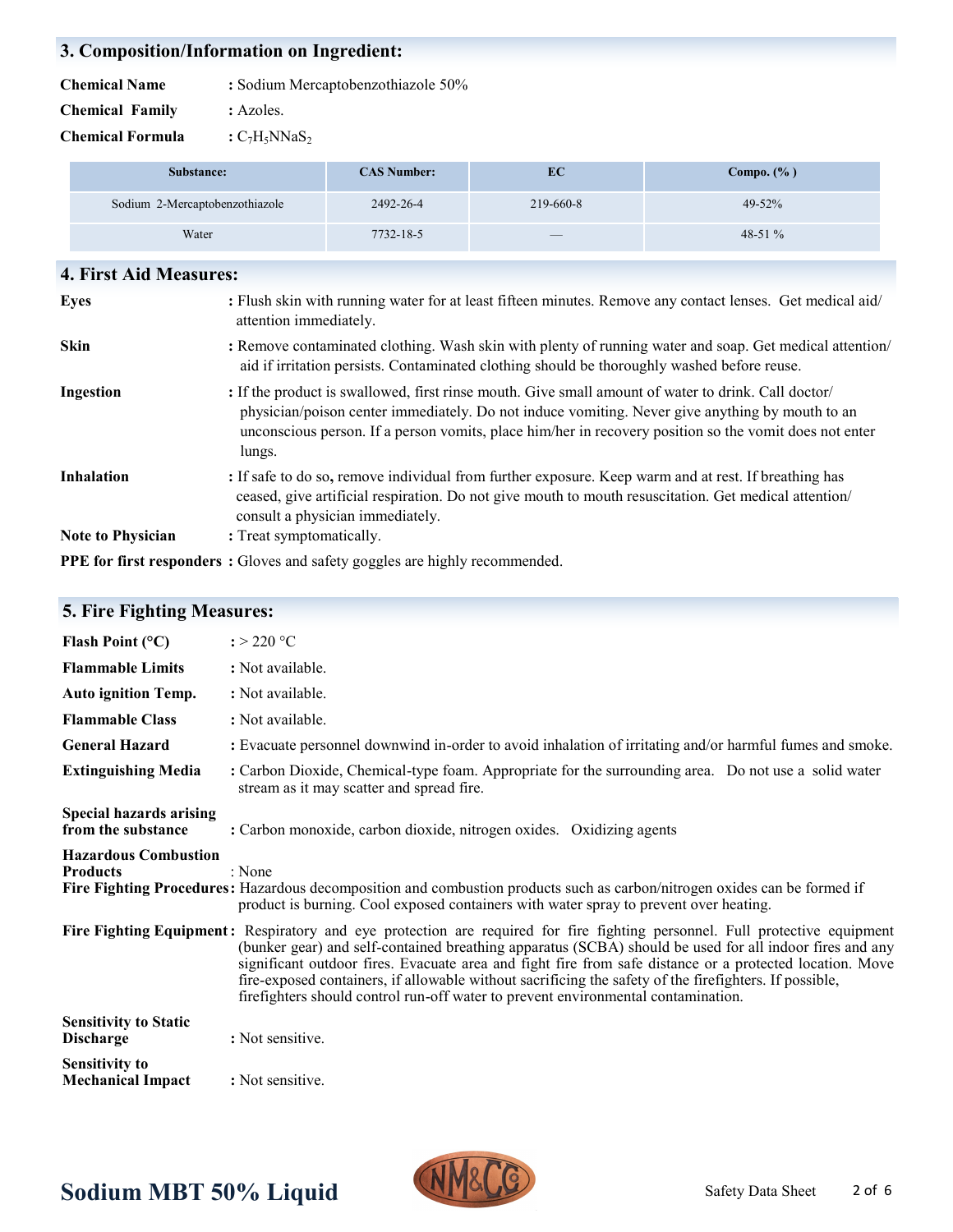#### **6. Accidental Release Measures:**

| <b>Protective Gear for</b><br>Personnel:    | For Small Spill : Safety glasses or chemical splash goggles, chemically resistant gloves (rubber/latex), chemically<br>resistant boots, and any appropriate body protection to minimize direct contact to the skin.                                                                                                                                 |
|---------------------------------------------|-----------------------------------------------------------------------------------------------------------------------------------------------------------------------------------------------------------------------------------------------------------------------------------------------------------------------------------------------------|
|                                             | For Large Spill: Triple gloves (rubber and nitrile over latex), chemical resistant suit, boots, hard hat, full face mask/an air<br>purifying respirator (NIOSH approved). Self contained breathing apparatus must be worn in situations<br>where fumigant gas generation and low oxygen levels are a consequence of contamination from the<br>leak. |
| <b>Spill Clean-up</b><br><b>Procedures:</b> |                                                                                                                                                                                                                                                                                                                                                     |
|                                             | <b>For Small Spill</b> : In the event of a small spill, the leak should be contained with an absorbent pad and placed in a properly<br>labeled waste disposal container immediately. Clean the spill area with water. Do not let chemical/waste<br>enter the environment                                                                            |
|                                             | For Large Spill: In the event of a large spill, contain the spill immediately and dispose according to state, federal, and<br>local hazardous waste regulation. Do not let chemical/waste enter the environment.                                                                                                                                    |
| <b>Environmental</b>                        |                                                                                                                                                                                                                                                                                                                                                     |
| <b>Precaution</b>                           | : Water spill: use appropriate containment to avoid run off or release to sewer or other waterways.<br>Land spill: use appropriate containment to avoid run off or release to ground.<br>General precaution: remove containers of strong acid and alkali from the release area.                                                                     |
| <b>Release Notes</b>                        | : If spill could potentially enter any waterway, including intermittent dry creeks, contact local authorities.                                                                                                                                                                                                                                      |

#### **7. Handling and Storage:**

| <b>Handling</b> | : Use appropriate personal protective equipment as specified in Section 8. Handle in a well-ventilated |
|-----------------|--------------------------------------------------------------------------------------------------------|
|                 | area. Handle in a manner consistent with good industrial/manufacturing techniques and practices.       |
|                 | Wash hands thoroughly with soap and water after use. Remove contaminated clothing and protective       |
|                 | equipment before entering eating areas.                                                                |
|                 |                                                                                                        |

**Storage** : Store in a cool, dry well-ventilated area. Keep containers closed when not in use. Keep product isolated from incompatible materials/conditions.

#### **8. Exposure Controls and Personal Protection:**

**Engineering Controls :** Use appropriate engineering controls to minimize exposure to vapors generated via routine use. Maintain adequate ventilation of workplace and storage areas. **Personal Protective Equipment** : Eyes and face: Wear safety glasses with side shields or goggles when handling this material. **Skin:** Avoid direct contact with skin. Wear rubber gloves, apron, boots or whole bodysuit when handling this product. **Respiratory:** Avoid breathing vapor or mist. Use NIOSH approved respiratory protection equipment if airborne exposure is excessive. If used, full face-piece replaces the need for face shield and/or chemical goggles. Consult the respirator manufacturer to determine the appropriate type of equipment for a given application. **Work Hygienic Practices:** Facilities storing or using this material should be equipped with emergency eyewash, and a safety shower. Good personal hygiene practices should always be followed.

#### **Exposure Limits:**

| Substance:                       | <b>CAS No.:</b> | <b>OSHA STEL</b> | <b>OSHA PEL</b> | <b>ACGIH TLV</b> | <b>ACGIH STEL</b> |
|----------------------------------|-----------------|------------------|-----------------|------------------|-------------------|
| Sodium Mercaptobenzothiazole 50% | 2492-26-4       | N/A              | N/A             | N/A              | N/A               |

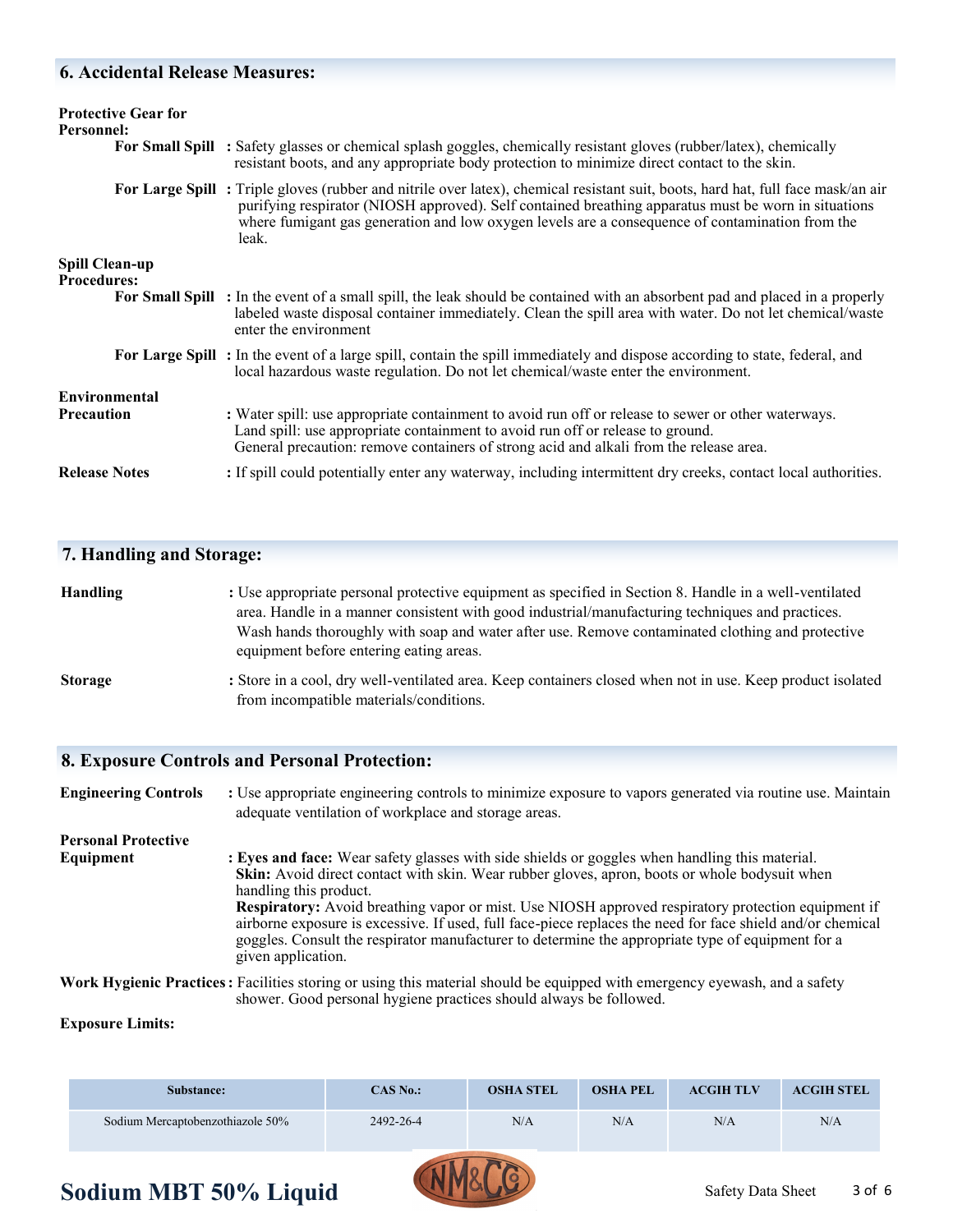### **9. Chemical and Physical Properties:**

| Appearance                       | : Clear Liquid                      | <b>Evaporation Rate</b>               | $:$ < 1 (Butyl acetate = 1)                   |
|----------------------------------|-------------------------------------|---------------------------------------|-----------------------------------------------|
| Odor                             | : Characteristic                    | Lower Explosive Limit : Not available |                                               |
| Odor threshold                   | : Not available                     | <b>Upper Explosive Limit</b>          | : Not available                               |
| Color                            | : Amber                             | <b>Vapor Pressure</b>                 | $: 18 \; \omega \text{,} 20^{\circ} \text{C}$ |
| pH (1% Solution)                 | $: 10.0 - 12.0$                     | <b>Vapor Density</b>                  | : Not available                               |
| <b>Melting Point</b>             | : Not available                     | <b>Relative Density</b>               | : 1.260 g/mL @ 20 $^{\circ}$ C                |
| <b>Freezing Point</b>            | : $-6^{\circ}$ C to $-14^{\circ}$ C | <b>Solubility</b>                     | : Soluble in Water, methanol, ethanol         |
| <b>Boiling Range</b>             | $:103\textdegree C$                 | Log P (octanol water)                 | and acetone<br>: Log $K_{ow}$ : -0.46         |
| <b>Flash Point</b>               | $: > 220$ °C                        | <b>Auto Ignition Temp.</b>            | : Not available                               |
| Viscosity (cSt) @ 25 $\degree$ C | : 14.3                              |                                       |                                               |
| <b>Decomposition Temp.</b>       | : Not available                     |                                       |                                               |

# **10. Stability and Reactivity:**

| <b>Stability</b>           | : The product is stable under normal ambient conditions of temperature and pressure.                           |
|----------------------------|----------------------------------------------------------------------------------------------------------------|
| Polymerization             | : Polymerization will not occur.                                                                               |
| <b>Hazardous</b>           | <b>Decomposition Products:</b> Carbon Dioxide, carbon monoxide, and nitrogen oxides.                           |
|                            | <b>Incompatible Materials</b> : Strong alkalis, amines, nitrites, sulfites, oxidizing agents.                  |
| <b>Conditions to Avoid</b> | : Avoid exposure to extreme temperatures, contact with incompatible chemicals, prolonged exposure to<br>light. |

# **11. Toxicological Information:**

#### **Acute Toxicity Data:**

| Oral $LD_{50} (RAT)$       | : $2,639 \text{ mg/kg}$     |
|----------------------------|-----------------------------|
| Dermal $LD_{50}$ (RABBIT)  | $\frac{1}{2}$ > 7,940 mg/kg |
| Inhalation $LC_{50}$ (RAT) | : 13.1 mg/L                 |

#### **Corrosion/Irritation:**

| Skin | : No data available |
|------|---------------------|
| Eyes | : No data available |

#### **Sensitization:**

| Skin<br>: Not expected to be a skin sensitizer                                                                                                                                                                                                                                                                                  |  |
|---------------------------------------------------------------------------------------------------------------------------------------------------------------------------------------------------------------------------------------------------------------------------------------------------------------------------------|--|
| : This product and its components are not listed on OSHA, NIOSH, IARC, or NTP list as cancer-causing<br>Carcinogenicity:<br><b>Mutagenicity</b><br>: Not expected to be mutagenic in humans<br>: Not expected to have reproductive effects<br><b>Reproductive Effects</b><br>: No data available.<br><b>Teratogenic Effects</b> |  |

#### **Routes of Exposure** : Eyes, Skin, Inhalation, Ingestion

#### **Long Term Exposure Health Effects:**

| Eyes       | : Can cause severe damage to the eyes if exposure if prolonged.                           |
|------------|-------------------------------------------------------------------------------------------|
| Skin       | : Can cause significant irritation if exposure is prolonged.                              |
| Inhalation | : Can lead to coughing, nasal congestion, tightness of chest and /or shortness of breath. |
| Ingestion  | : Can lead to possible nausea or vomiting.                                                |

**RTECS:** Not available



# Sodium MBT 50% Liquid **NMALLY** Safety Data Sheet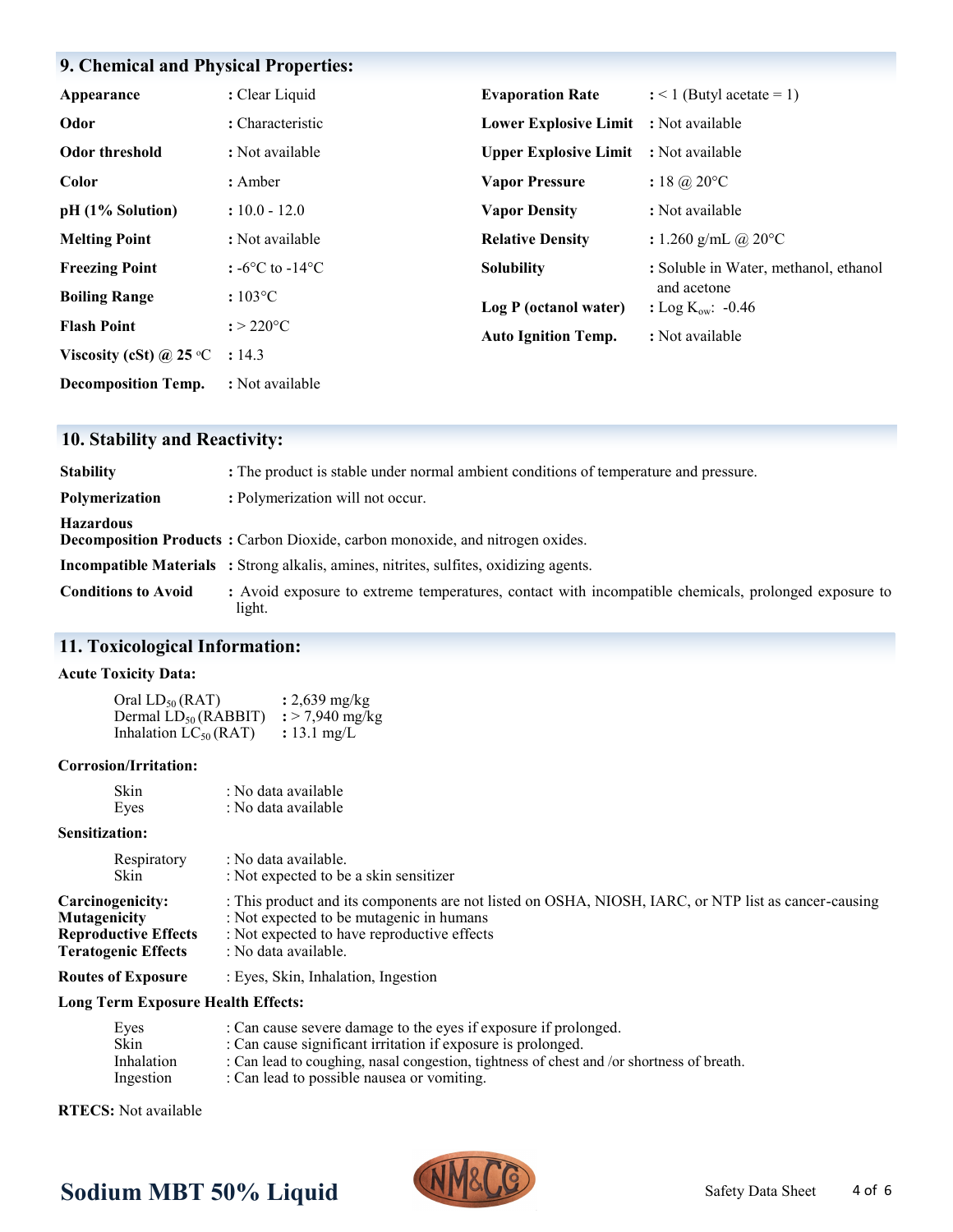### **12. Ecological Information:**

#### **All work practices must be aimed at eliminating environmental contamination.**

| <b>Biodegradability</b>                                                             | $: P2 \text{ (moderate)}$                                                                                                                                                                    |  |  |  |  |
|-------------------------------------------------------------------------------------|----------------------------------------------------------------------------------------------------------------------------------------------------------------------------------------------|--|--|--|--|
| <b>Bioaccumulative</b><br><b>Potential</b>                                          | $B1$ (Low)                                                                                                                                                                                   |  |  |  |  |
| <b>Terrestrial Ecotoxicity</b>                                                      | : This material may be harmful or fatal to contaminated plants or animals, especially if large volumes are<br>released into the environments.                                                |  |  |  |  |
| <b>Aquatic Ecotoxicity (Acute)</b><br><b>Fish Toxicity</b><br><b>Aquatic Plants</b> | : S. gairdneri - $LC_{50}$ 1.8 mg/L/96h<br>: Trout - LC50 > 1.3 - 2.1 mg/L<br><b>Aquatic Invertebrates:</b> D. Magna - $LC_{50}$ 19.0 mg/L/48h<br>: Algae - $EC_{50}$ .4 mg/L/96h/cell count |  |  |  |  |
| <b>Mobility in Soil</b>                                                             | : A low to moderate mobility in soil, leaching may occur in alkine soil                                                                                                                      |  |  |  |  |
| <b>Other Adverse Effects</b>                                                        | : No data available.                                                                                                                                                                         |  |  |  |  |

#### **13. Disposal Considerations:**

| <b>Disposal Method</b>  | : Dispose of waste at an appropriate waste disposal facility according to current applicable laws and<br>regulations.                                                                                                          |
|-------------------------|--------------------------------------------------------------------------------------------------------------------------------------------------------------------------------------------------------------------------------|
| <b>For Large Spills</b> | : Contain material and call local authorities for emergency assistance.                                                                                                                                                        |
| <b>Product Disposal</b> | : Dispose of at a supervised incineration facility or an appropriate waste disposal facility according to<br>current applicable local, state and federal laws, regulations and product characteristics at time of<br>disposal. |
| <b>Empty Container</b>  | : Contaminated container should be labeled and disposed in accordance to local, state and federal laws and<br>regulations.                                                                                                     |
| <b>General Comments</b> | : Refer to section 6, accidental release measures for additional information.                                                                                                                                                  |

#### **14. Transport Information:**

| <b>Regulatory</b><br><b>Information</b> | UN No. | <b>Proper Shipping Name</b>                                                       | <b>UN Class</b> | <b>Packing Group</b> | Label             |
|-----------------------------------------|--------|-----------------------------------------------------------------------------------|-----------------|----------------------|-------------------|
| US DOT                                  | 3267   | Corrosive Liquids, BASIC,<br>Organic, N.O.S. (Sodium 2-<br>Mercaptobenzothiazole) |                 | Ш                    | Corrosive Sticker |

#### **15. Regulatory Information:**

#### **U.S. Federal Regulations:**

**TSCA:** All components of this product are listed on the TSCA inventory: 8(c)/40CFR 712 Preliminary Assessment Rule 8(d)/ Health and Safety Data Rule

**CERCLA**: Not listed

**SARA TITLE III (EPCRA) Section 302/304:** No components of this product were found to be on the hazardous chemicals list. **SARA TITLE III (EPCRA) Section 311/312:** Sodium 2-mercaptobenzothiazole: Immediate (Acute) health hazard. Delayed (chronic) health hazard

**California Proposition 65:** No components listed

**EINECS:** This product is on the European Inventory of Existing Commercial Chemical Substances 219-660-8



# **Sodium MBT 50% Liquid MPPAGE Safety Data Sheet**